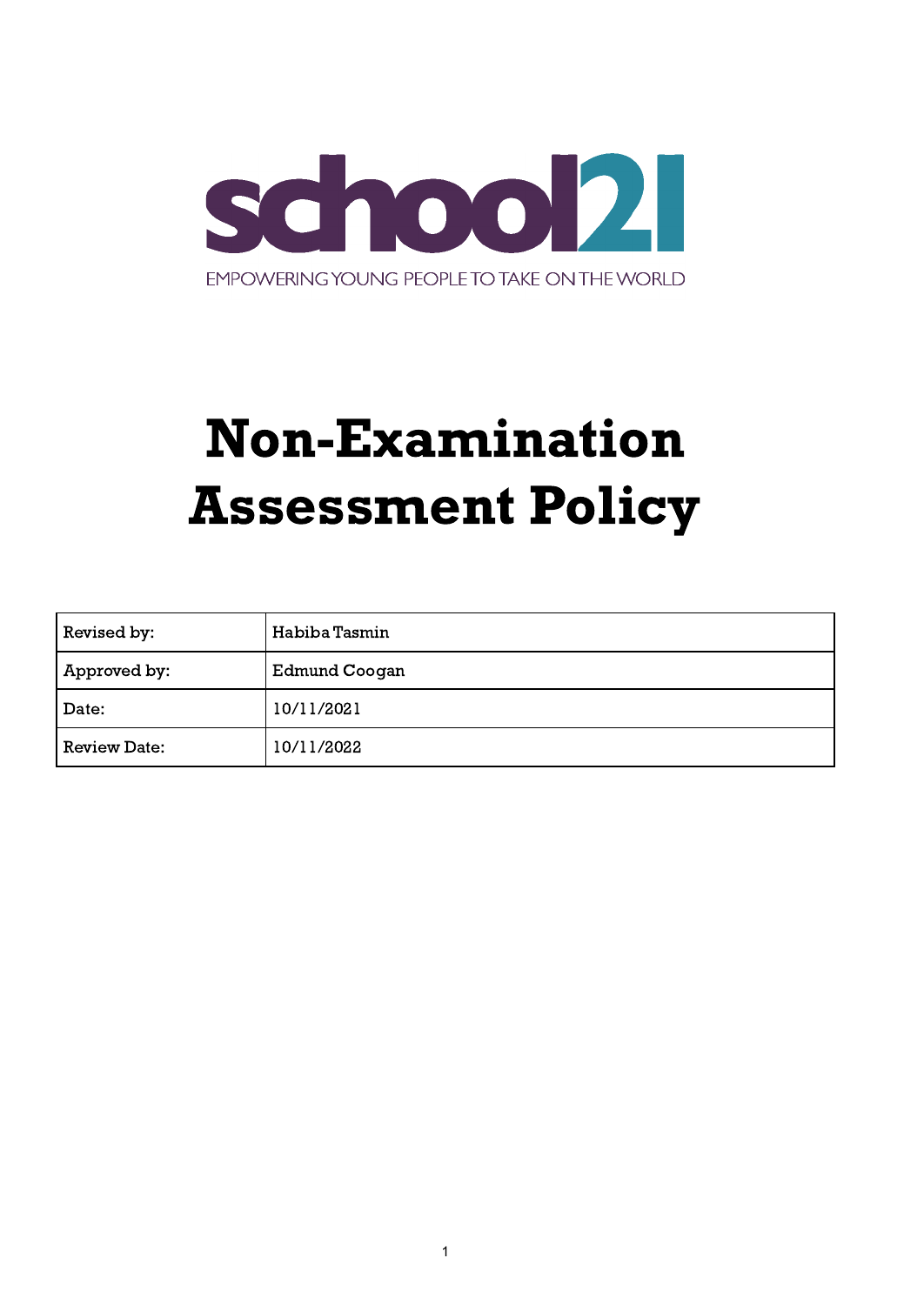# <span id="page-1-0"></span>Key staff involved in the conduct of non-examination assessments

| Role                                                | Name(s)                 |
|-----------------------------------------------------|-------------------------|
| Head of centre                                      | <b>Nicola Mason</b>     |
| Quality assurance<br>lead/Lead internal<br>verifier | <b>Edmund Coogan</b>    |
| $SLT$ member(s)                                     | <b>Michele Barthram</b> |
| <b>SENCo</b>                                        | <b>Hannah Coles</b>     |
| Exams officer                                       | <b>Habiba Tasmin</b>    |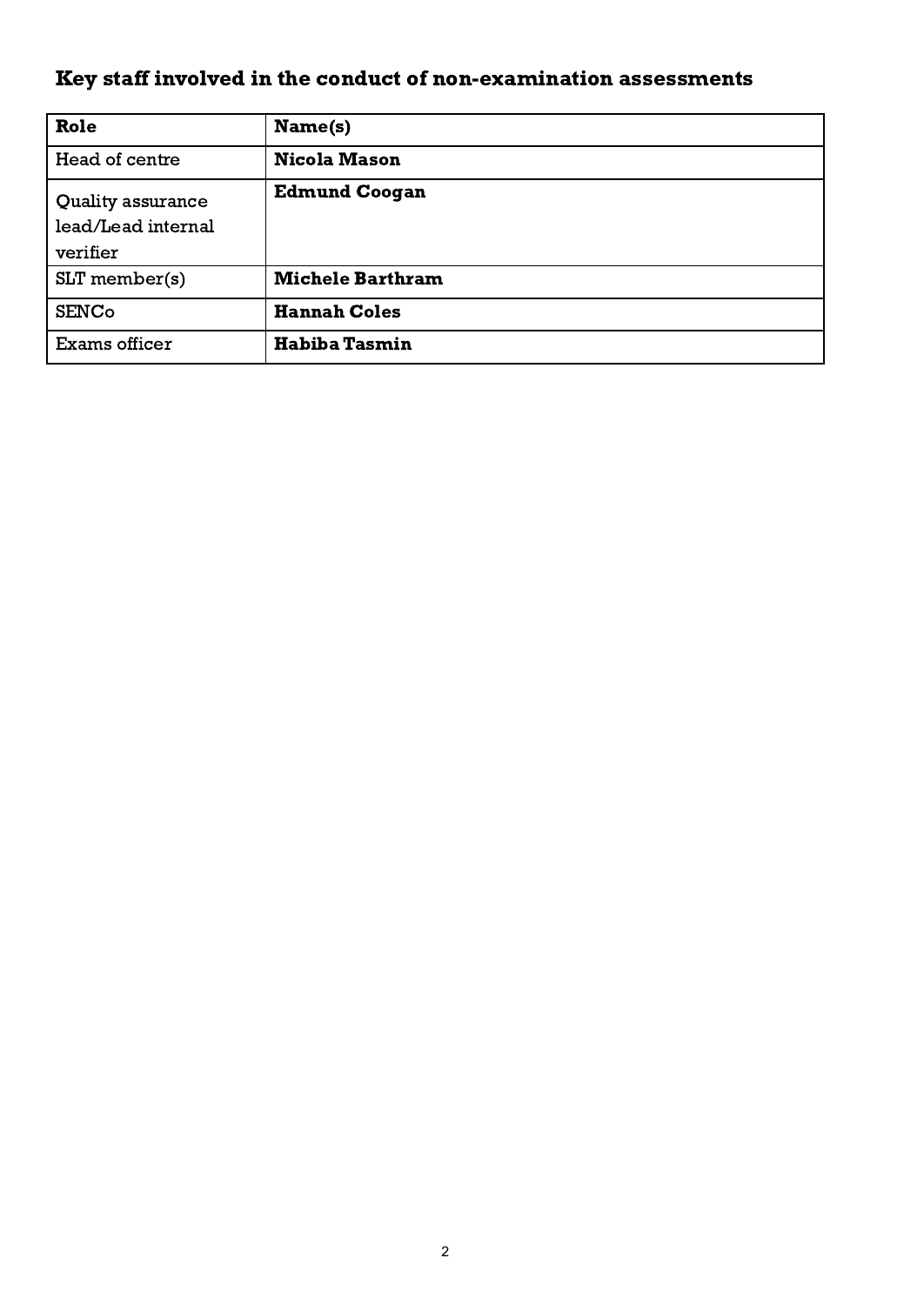<span id="page-2-0"></span>

| <b>Contents</b>                                                                                                  |                |
|------------------------------------------------------------------------------------------------------------------|----------------|
| Key staff involved in the conduct of non-examination assessments                                                 | $\overline{2}$ |
| What does this policy affect?                                                                                    | 4              |
| Purpose of the policy                                                                                            | 4              |
| What are non-examination assessments?                                                                            | 4              |
| Procedures for planning and managing non-examination assessments identifying staff roles and<br>responsibilities | 4              |
| The basic principles                                                                                             | 4              |
| <b>Task setting</b>                                                                                              | 6              |
| Issuing of tasks                                                                                                 | 6              |
| Task taking                                                                                                      | 6              |
| Supervision                                                                                                      | 6              |
| Advice and feedback                                                                                              | 6              |
| Resources                                                                                                        | 7              |
| Word and time limits                                                                                             | 7              |
| Collaboration and group work                                                                                     | 7              |
| <b>Authentication procedures</b>                                                                                 | 7              |
| Presentation of work                                                                                             | 8              |
| Keeping materials secure                                                                                         | 8              |
| Task marking – externally assessed components                                                                    | 8              |
| Conduct of externally assessed work                                                                              | 8              |
| Task marking – internally assessed components                                                                    | 9              |
| Marking and annotation                                                                                           | 9              |
| Internal standardisation                                                                                         | 10             |
| Consortium arrangements                                                                                          | 10             |
| Submission of marks and work for moderation                                                                      | 11             |
| Storage and retention of work after submission of marks                                                          | 12             |
| External moderation – the process                                                                                | 12             |
| External moderation - feedback                                                                                   | 12             |
| Access arrangements                                                                                              | 12             |
| Special consideration and loss of work                                                                           | 13             |
| Malpractice                                                                                                      | 13             |
| Post-results services                                                                                            | 14             |
| Practical Skills Endorsement for the A Level Sciences designed for use in England                                | 15             |
| Spoken Language Endorsement for GCSE English Language specifications designed for use in<br>England              | 16             |
| Private candidates                                                                                               | 17             |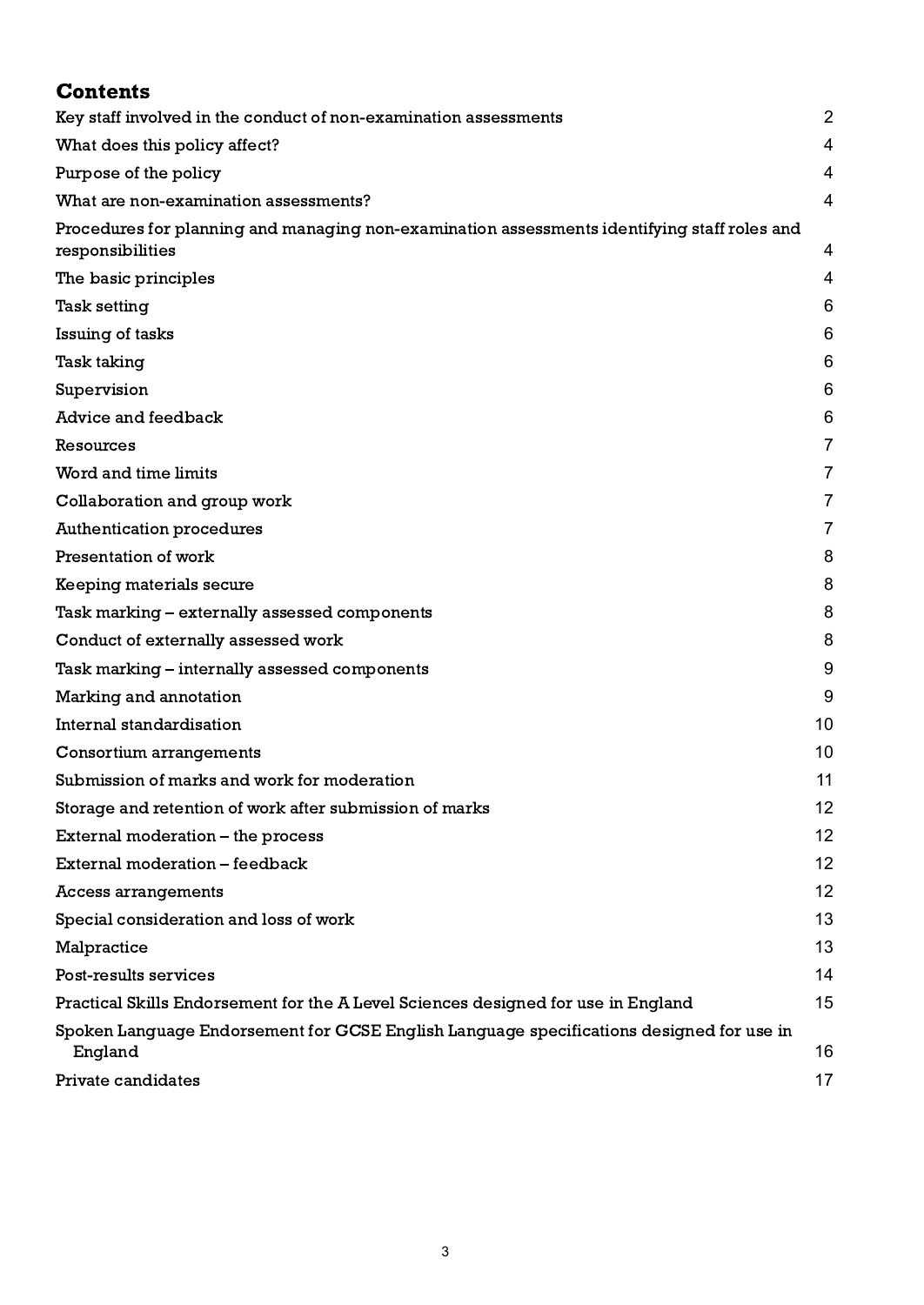# What does this policy affect?

This policy affects the delivery of subjects of GCE and GCSE qualifications which contain a component(s) of non-examination assessment.

The regulator's definition of an examination is very narrow and in effect any type of assessment that is not 'externally set and taken by candidates at the same time under controlled conditions' is classified as non-examination assessment (NEA). 'NEA' therefore includes, but is not limited to, internal assessment. Externally marked and/or externally set practical examinations taken at different times across centres are classified as 'NEA'.

# <span id="page-3-0"></span>Purpose of the policy

The purpose of this policy, as defined by JCQ, is to

- ▶ cover procedures for planning and managing non-examination assessments
- ▶ define staff roles and responsibilities with respect to non-examination assessments
- ▶ manage risks associated with non-examination assessments

<span id="page-3-1"></span>The policy will need to cover all types of non-examination assessment.

# What are non-examination assessments?

This is explained in [NEA](http://www.jcq.org.uk/exams-office/non-examination-assessments).

- Non-examination assessments measure subject-specific knowledge and skills that cannot be tested by timed written papers.
- There are three assessment stages and rules which apply to each stage. These rules often vary across subjects. The stages are:
	- *●* task setting;
	- *●* task taking;
	- *●* task marking.

# <span id="page-3-2"></span>Procedures for planning and managing non-examination assessments identifying staff roles and responsibilities

#### <span id="page-3-3"></span>The basic principles

#### Head of centre

- ▶ Provides a signed declaration as part of the National Centre Number Register Annual Update to confirm awareness of and that relevant centre staff are adhering to the latest version of [NEA](http://www.jcq.org.uk/exams-office/non-examination-assessments)
- ▶ Ensures the centre's non-examination assessment policy is fit for purpose
- ▶ Ensures the centre's internal appeals procedures clearly detail the procedure to be followed by candidates (or their parents/carers) appealing against internal assessment decisions (centre assessed marks) and requesting a review of the centre's marking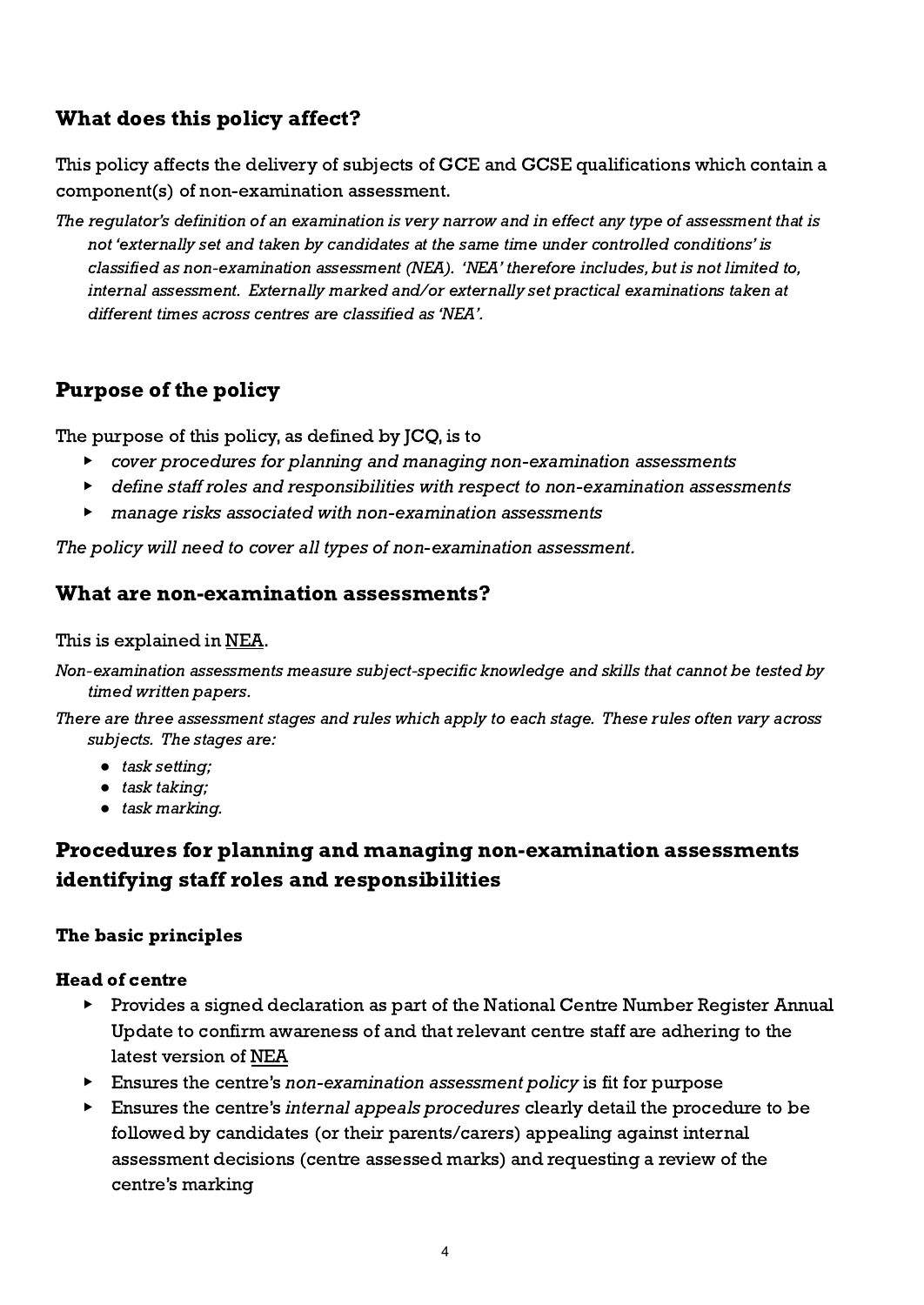# Head of Standards

- ▶ Ensure the correct conduct of non-examination assessments (including endorsements) which comply with [NEA](http://www.jcq.org.uk/exams-office/non-examination-assessments) and awarding body subject-specific instructions
- $\blacktriangleright$  Ensure the centre-wide calendar records assessment schedules by the start of the academic year

# Quality assurance (QA) lead/Lead internal verifier

- Confirms with subject heads that appropriate awarding body forms and templates for non-examination assessments (including endorsements) are used by teachers and candidates
- $\triangleright$  Ensures appropriate procedures are in place to internally standardise/verify the marks awarded by subject teachers in line with awarding body criteria
- ▶ Ensures appropriate centre-devised templates are provided to capture/record relevant information given to candidates by subject teachers
- ▶ Ensures appropriate centre-devised templates are provided to capture/record relevant information is received and understood by candidates
- ▶ Where not provided by the awarding body, ensures a centre-devised template is provided for candidates to keep a detailed record of their own research, planning, resources, etc.

# Subject head/lead

- ▶ Ensures subject teachers understand their role and responsibilities within the non-examination assessment process
- ▶ Ensures [NEA](http://www.jcq.org.uk/exams-office/non-examination-assessments) and relevant awarding body subject specific instructions are followed in relation to the conduct of non-examination assessments (including endorsements)
- ▶ Works with the QA lead/Lead internal verifier to ensure appropriate procedures are followed to internally standardise/verify the marks awarded by subject teachers

#### Subject teacher

- ▶ Understands and complies with the general instructions as detailed in [NEA](http://www.jcq.org.uk/exams-office/non-examination-assessments)
- ▶ Where these may also be provided by the awarding body, understands and complies with the awarding body's specification for conducting non-examination assessments, including any subject-specific instructions, teachers' notes or additional information on the awarding body's website
- ▶ Marks internally assessed work to the criteria provided by the awarding body
- Ensures the exams officer is provided with relevant entry codes for subjects (whether the entry for the internally assessed component forms part of the overall entry code for the qualification or is made as a separate unit entry code) to the internal deadline for entries

#### Exams officer

- ▶ Signposts the annually updated JCQ publication [NEA](http://www.jcq.org.uk/exams-office/non-examination-assessments) to relevant centre staff
- ▶ Carries out tasks where these may be applicable to the role in supporting the administration/management of non-examination assessment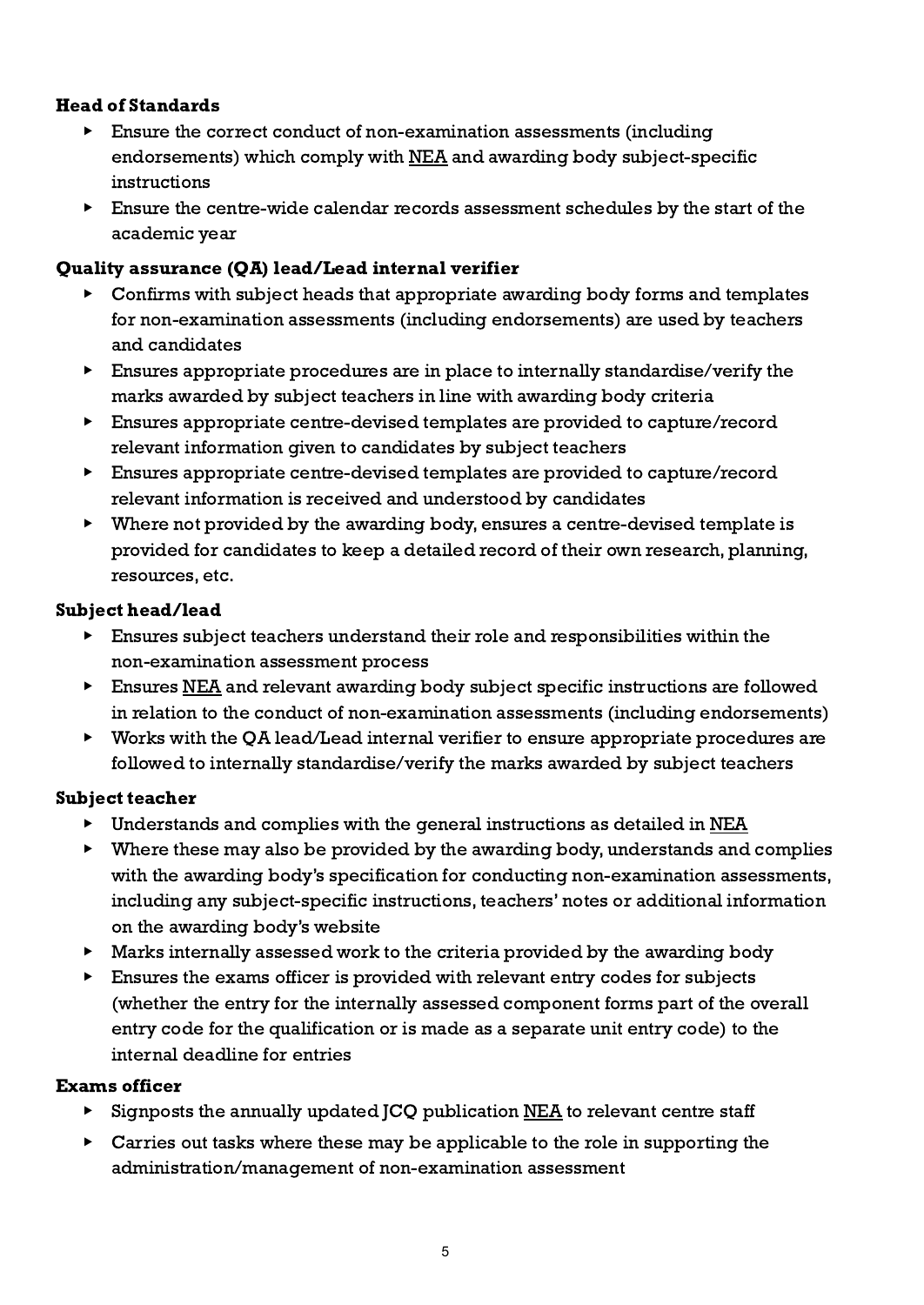#### <span id="page-5-0"></span>Task setting

# Subject teacher

- Selects tasks to be undertaken where a number of comparable tasks are provided by the awarding body OR designs tasks where this is permitted by criteria set out within the subject specification
- $\blacktriangleright$  Makes candidates aware of the criteria used to assess their work

# <span id="page-5-1"></span>Issuing of tasks

#### Subject teacher

- ▶ Determines when set tasks are issued by the awarding body
- $\blacktriangleright$  Identifies date(s) when tasks should be taken by candidates
- ▶ Accesses set tasks in sufficient time to allow planning, resourcing and teaching and ensures that materials are stored securely at all times
- ▶ Ensures requirements for legacy specification tasks and new specification tasks are distinguished between

# <span id="page-5-2"></span>Task taking

# <span id="page-5-3"></span>Supervision

#### Subject teacher

- ▶ Checks the awarding body's subject-specific requirements ensuring candidates take tasks under the required conditions and supervision arrangements
- ▶ Ensures there is sufficient supervision to enable the work of a candidate to be authenticated
- ▶ Ensures there is sufficient supervision to ensure the work a candidate submits is their own
- $\triangleright$  Is confident where work may be completed outside of the centre without direct supervision, that the work produced is the candidate's own.
- ▶ Where candidates may work in groups, keeps a record of each candidate's contribution
- ▶ Ensures candidates are aware of the current JCQ documents [Information](http://www.jcq.org.uk/exams-office/information-for-candidates-documents) for candidates - [non-examination](http://www.jcq.org.uk/exams-office/information-for-candidates-documents) assessments and [Information](http://www.jcq.org.uk/exams-office/information-for-candidates-documents) for candidates - Social **[Media](http://www.jcq.org.uk/exams-office/information-for-candidates-documents)**
- ▶ Ensures candidates understand and comply with the regulations in relevant JCQ documents Information for candidates

#### <span id="page-5-4"></span>Advice and feedback

- ▶ As relevant to the subject/component, advises candidates on relevant aspects before candidates begin working on a task
- ▶ Will not provide candidates with model answers or outlines/headings specific to the task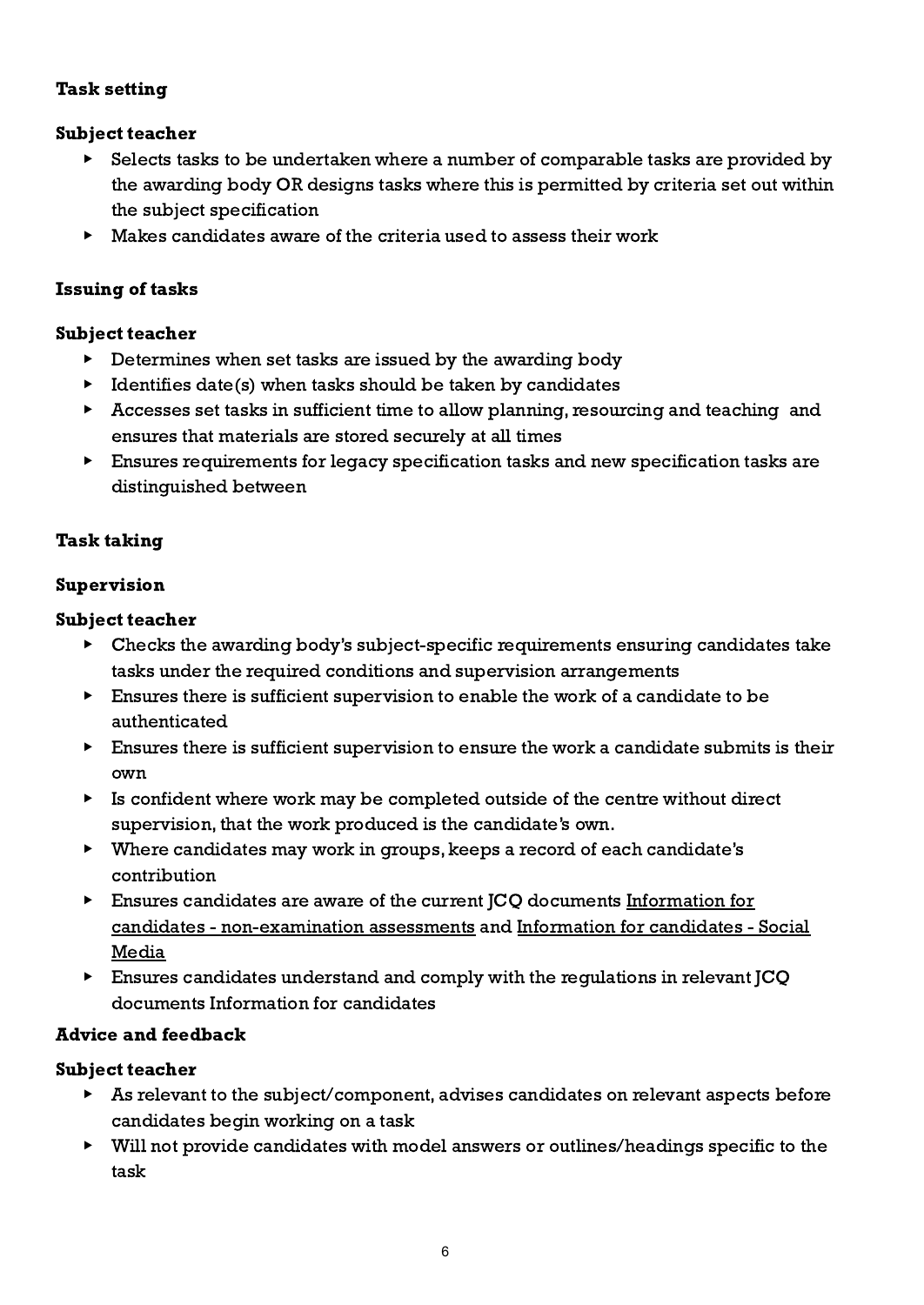- ▶ When reviewing candidates' work, unless prohibited by the specification, provides oral and written advice at a general level to candidates
- ▶ Allows candidates to revise and re-draft work after advice has been given at a general level
- ▶ Records any assistance given beyond general advice and takes it into account in the marking or submits it to the external examiner
- ▶ Ensures when work has been assessed, candidates are not allowed to revise it

#### <span id="page-6-0"></span>Resources

#### Subject teacher

- Refers to the awarding body's specification and/or associated documentation to determine if candidates have restricted/unrestricted access to resources when planning and researching their tasks
- ▶ Ensures conditions for any formally supervised sessions are known and put in place
- ▶ Ensures appropriate arrangements are in place to keep the work to be assessed, and any preparatory work, secure between any formally supervised sessions, including work that is stored electronically
- ▶ Ensures conditions for any formally supervised sessions are understood and followed by candidates
- ▶ Ensures candidates understand that they are not allowed to introduce improved notes or new resources between formally supervised sessions
- ▶ Ensures that where appropriate to include references, candidates keep a detailed record of their own research, planning, resources etc.

#### <span id="page-6-1"></span>Word and time limits

#### Subject teacher

Refers to the awarding body's specification to determine where word and time limits apply/are mandatory

#### <span id="page-6-2"></span>Collaboration and group work

#### Subject teacher

- $\triangleright$  Unless stated otherwise in the awarding body's specification, and where appropriate, allows candidates to collaborate when carrying out research and preparatory work
- ▶ Ensures that it is possible to attribute assessable outcomes to individual candidates
- ▶ Ensures that where an assignment requires written work to be produced, each candidate writes up their own account of the assignment
- ▶ Assesses the work of each candidate individually

#### <span id="page-6-3"></span>Authentication procedures

- ▶ Where required by the awarding body's specification
	- ensures candidates sign a declaration confirming the work they submit for final assessment is their own unaided work
	- signs the teacher declaration of authentication confirming the requirements have been met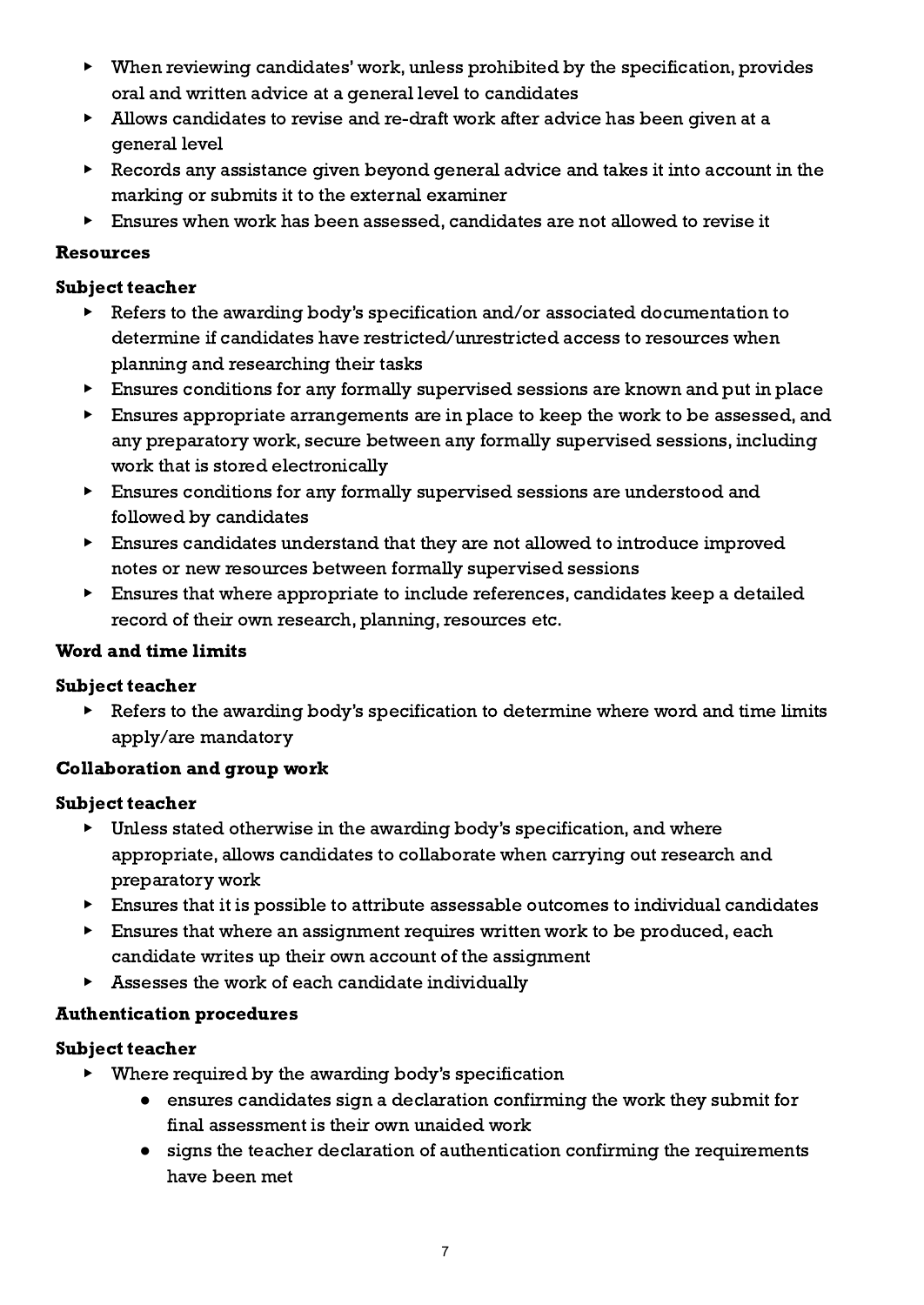- ▶ Keeps signed candidate declarations on file until the deadline for requesting reviews of results has passed or until any appeal, malpractice or other results enquiry has been completed, whichever is later
- ▶ Provides signed candidate declarations where these may be requested by a JCQ Centre Inspector
- $\triangleright$  Where there may be doubt about the authenticity of the work of a candidate or if malpractice is suspected, follows the authentication procedures and malpractice information in [NEA](http://www.jcq.org.uk/exams-office/non-examination-assessments) and informs a member of the senior leadership team

#### <span id="page-7-0"></span>Presentation of work

#### Subject teacher

- ▶ Obtains informed consent at the beginning of the course from parents/carers if videos or photographs/images of candidates will be included as evidence of participation or contribution
- ▶ Instructs candidates to present work as detailed in [NEA](http://www.jcq.org.uk/exams-office/non-examination-assessments) unless the awarding body's specification gives different subject-specific instructions
- ▶ Instructs candidates to add their candidate number, centre number and the component code of the assessment as a header/footer on each page of their work

#### <span id="page-7-1"></span>Keeping materials secure

#### Subject teacher

- ▶ When work is being undertaken by candidates under formal supervision, ensures work is securely stored between sessions (if more than one session)
- ▶ When work is submitted by candidates for final assessment, ensures work is securely stored
- ▶ Follows secure storage instructions as defined in [NEA](http://www.jcq.org.uk/exams-office/non-examination-assessments) 4.8
- ▶ Takes sensible precautions when work is taken home for marking
- ▶ Stores internally assessed work, including the sample returned after awarding body moderation, securely until the closing date for reviews of results or until the outcome of a review or any subsequent appeal has been completed
- ▶ Remind candidates of the need to keep their own work secure at all times and not share completed or partially completed work on-line, on social media or through any other means (the JCQ document Information for candidates – social media should be brought to the attention of candidates)
- ▶ Liaises with the IT Manager to ensure that appropriate arrangements are in place to restrict access between sessions to candidates' work where work is stored electronically

#### IT Manager

▶ Ensures appropriate arrangements are in place to restrict access between sessions to candidates' work where work is stored electronically

#### <span id="page-7-2"></span>Task marking – externally assessed components

#### <span id="page-7-3"></span>Conduct of externally assessed work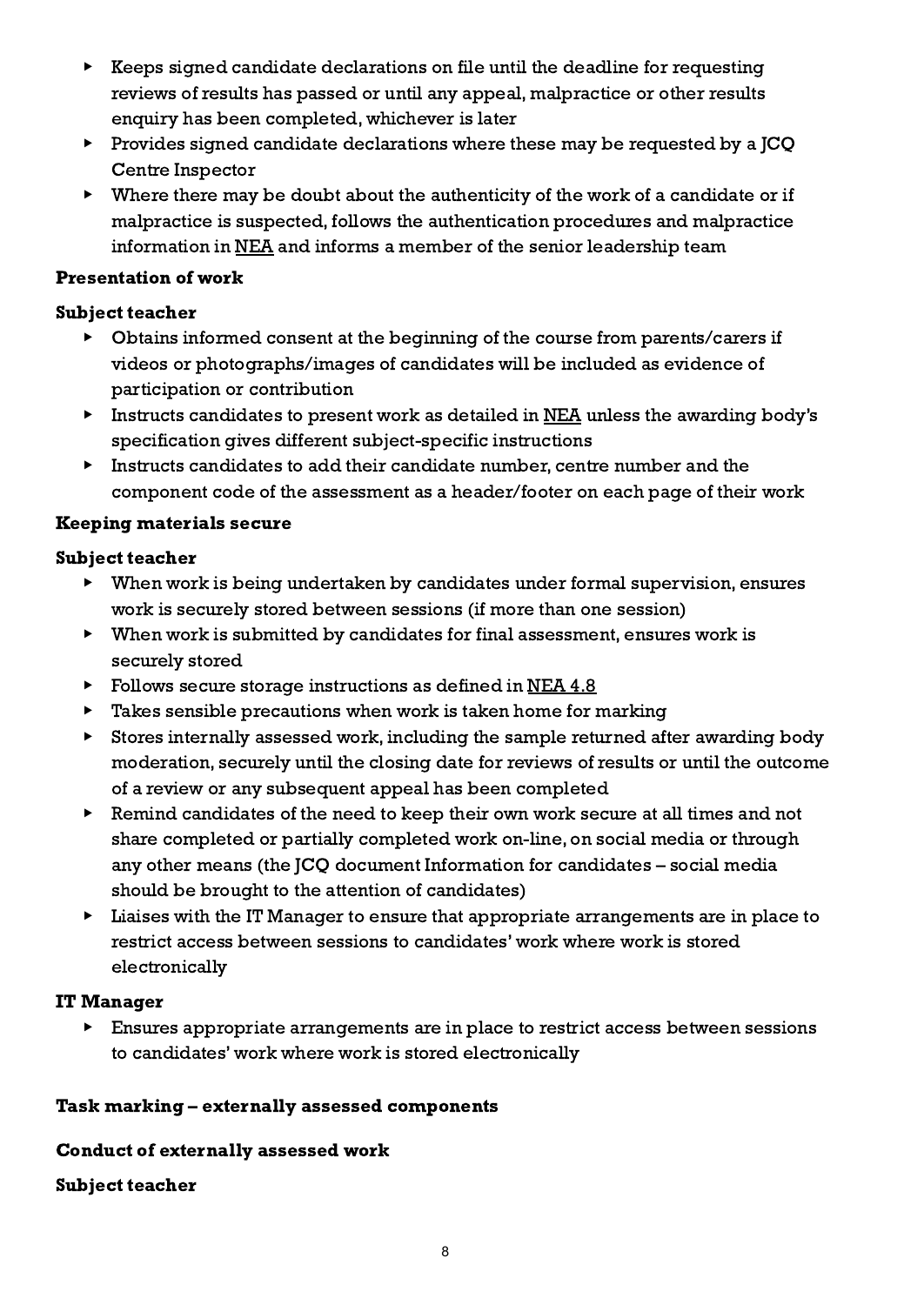- ▶ Liaises with the exams officer regarding the arrangements for any externally assessed components of a specification which must be conducted within a window of dates specified by the awarding body and according to JCQ Instructions for conducting examinations
- ▶ Liaises with the Visiting Examiner where this may be applicable to any externally assessed component

#### Exams officer

- ▶ Arranges timetabling, rooming and invigilation where and if this is applicable to any externally assessed non-examination component of a specification
- $\triangleright$  Conducts the externally assessed component within the window specified by the awarding body and according to JCQ Instructions for conducting examinations

#### Submission of work

# Subject teacher

▶ Provides the attendance register to a Visiting Examiner

# Exams officer

- ▶ Provides the attendance register to the subject teacher where the component may be assessed by a Visiting Examiner
- ▶ Ensures the awarding body's attendance register for any externally assessed component is completed correctly to show candidates who are present and any who may be absent
- ▶ Where candidates' work must be despatched to an awarding body's examiner, ensures the completed attendance register accompanies the work
- ▶ Keeps a copy of the attendance register until after the deadline for reviews of results for the exam series
- ▶ Packages the work as required by the awarding body and attaches the examiner address label
- ▶ Despatches the work to the awarding body's instructions by the required deadline

# <span id="page-8-0"></span>Task marking – internally assessed components

#### <span id="page-8-1"></span>Marking and annotation

#### Head of centre

▶ Ensures where a teacher teaches his/her own child, a conflict of interest is declared to the awarding body and the marked work of the child submitted for moderation, whether it is part of the moderation sample or not

#### Subject head/lead

▶ Sets timescales for teachers to inform candidates of their centre-assessed marks that will allow sufficient time for a candidate to appeal an internal assessment decision/request a review of the centre's marking prior to the marks being submitted to the awarding body external deadline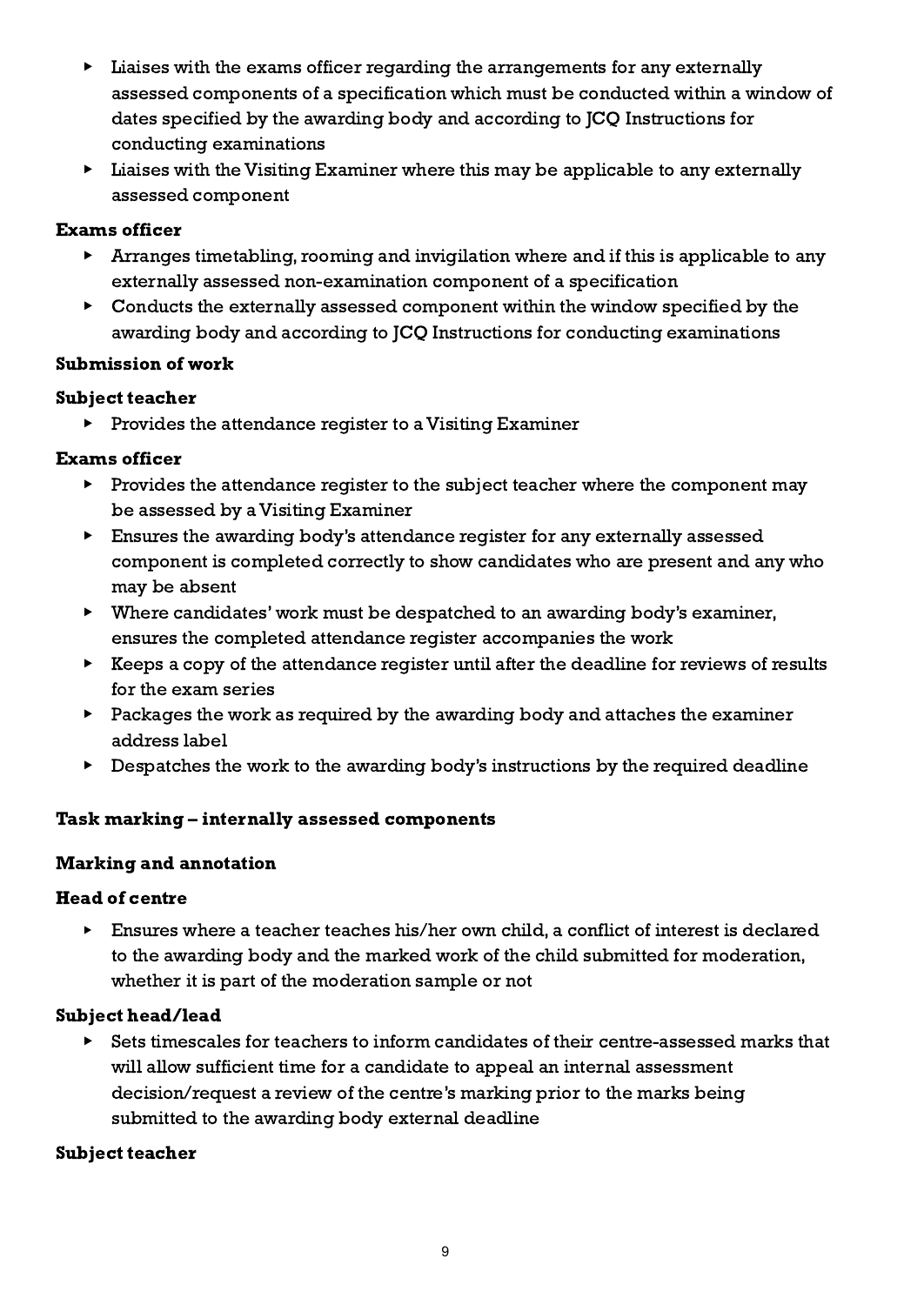- ▶ Attends awarding body training as required to ensure familiarity with the mark scheme/marking process
- ▶ Marks candidates' work in accordance with the marking criteria provided by the awarding body
- ▶ Annotates candidates' work as required to facilitate internal standardisation of marking and enable external moderation to check that the marking is in line with the assessment criteria
- $\blacktriangleright$  Informs candidates of their marks which could be subject to change by the awarding body moderation process
- ▶ Ensures candidates are informed to the timescale set by the subject lead or as indicated in the centre's internal appeals procedure to enable an internal appeal/request for a review of marking to be submitted by a candidate and the outcome known before final marks are submitted to the awarding body

# <span id="page-9-0"></span>Internal standardisation

# Quality assurance (QA) lead/Lead internal verifier

- ▶ Ensures that internal standardisation of marks across assessors and teaching groups takes place as required and to sequence
- ▶ Supports staff not familiar with the mark scheme (e.g. NQTs, supply staff etc.)
- ▶ Ensures accurate internal standardisation for example by
	- obtaining reference materials at an early stage in the course
	- holding a preliminary trial marking session prior to marking
	- carrying out further trial marking at appropriate points during the marking period
	- after most marking has been completed, holds a further meeting to make final adjustments
	- making final adjustments to marks prior to submission
	- retaining work and evidence of standardisation
- ▶ Retains evidence that internal standardisation has been carried out

#### Subject teacher

- $\triangleright$  Indicates on work (or cover sheet) the date of marking
- ▶ Marks to common standards
- ▶ Keeps candidates work secure until after the closing date for review of results for the series concerned or until any appeal, malpractice or other results enquiry has been completed, whichever is later

#### <span id="page-9-1"></span>Consortium arrangements

#### Subject head/lead

- ▶ Ensures a consortium coordinator is nominated (where this may be required as the consortium lead)
- $\triangleright$  If the consortium lead, liaises with the exams officer to ensure the awarding body is notified by submission of the Centre consortium arrangements for centre-assessed work (including Spoken Language Endorsements, GCSE English Language) for each exam series affected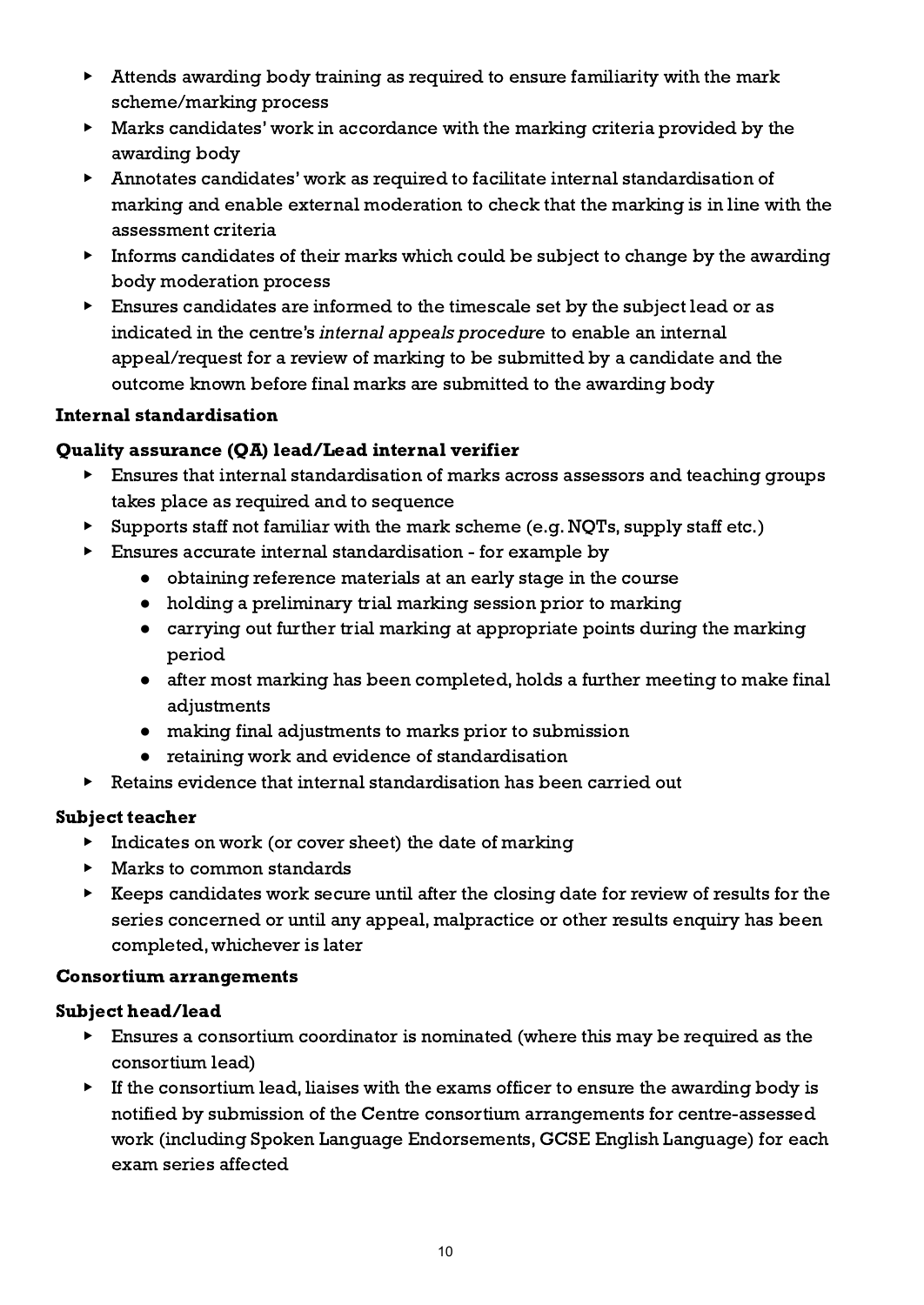▶ Ensures procedures for internal standardisation as a consortium are followed

#### Subject teacher

- ▶ Provides marks to the exams officer to the internal deadline
- ▶ Provides the moderation sample to the exams officer to the internal deadline
- Retains all candidates' work in the consortium until after the deadline for reviews of results for the exam series or until any appeal, malpractice or other results enquiry has been completed, whichever is later

#### Exams officer

- $\triangleright$  Where the centre is the consortium lead
	- submits the notification of Centre consortium arrangements for centre-assessed work via the awarding body's Centre Admin Portal (CAP) to the deadline for each exam series affected
	- submits marks to the awarding body deadline
	- liaises with other consortium exams officers to arrange despatch of a single moderation sample to the awarding body deadline

#### <span id="page-10-0"></span>Submission of marks and work for moderation

#### Subject teacher

- ▶ Inputs and submits marks online, via the awarding body secure extranet site, keeping a record of the marks awarded, to the external deadline/Provides marks to the exams officer to the internal deadline
- ▶ Where responsible for marks input, ensures checks are made that marks for any additional candidates are submitted and ensures mark input is checked before submission to avoid transcription errors
- ▶ Submits the requested samples of candidates' work to the awarding body moderator by the external deadline, keeping a record of the work submitted/Provides the moderation sample to the exams officer to the internal deadline
- ▶ Ensures that where a candidate's work has been facilitated by a scribe or practical assistant, the relevant completed cover sheet is securely attached to the front of the work and sent to the moderator in addition to the sample requested
- $\blacktriangleright$  Ensures the moderator is provided with authentication of candidates' work, confirmation that internal standardisation has been undertaken and any other subject-specific information where this may be required

#### Exams officer

- ▶ Inputs and submits marks online, via the awarding body secure extranet site, keeping a record of the marks submitted, to the external deadline/Confirms with subject teachers that marks have been submitted to the awarding body deadline
- ▶ Where responsible for marks input, ensures checks are made that marks for any additional candidates are submitted and ensures mark input is checked before submission to avoid transcription errors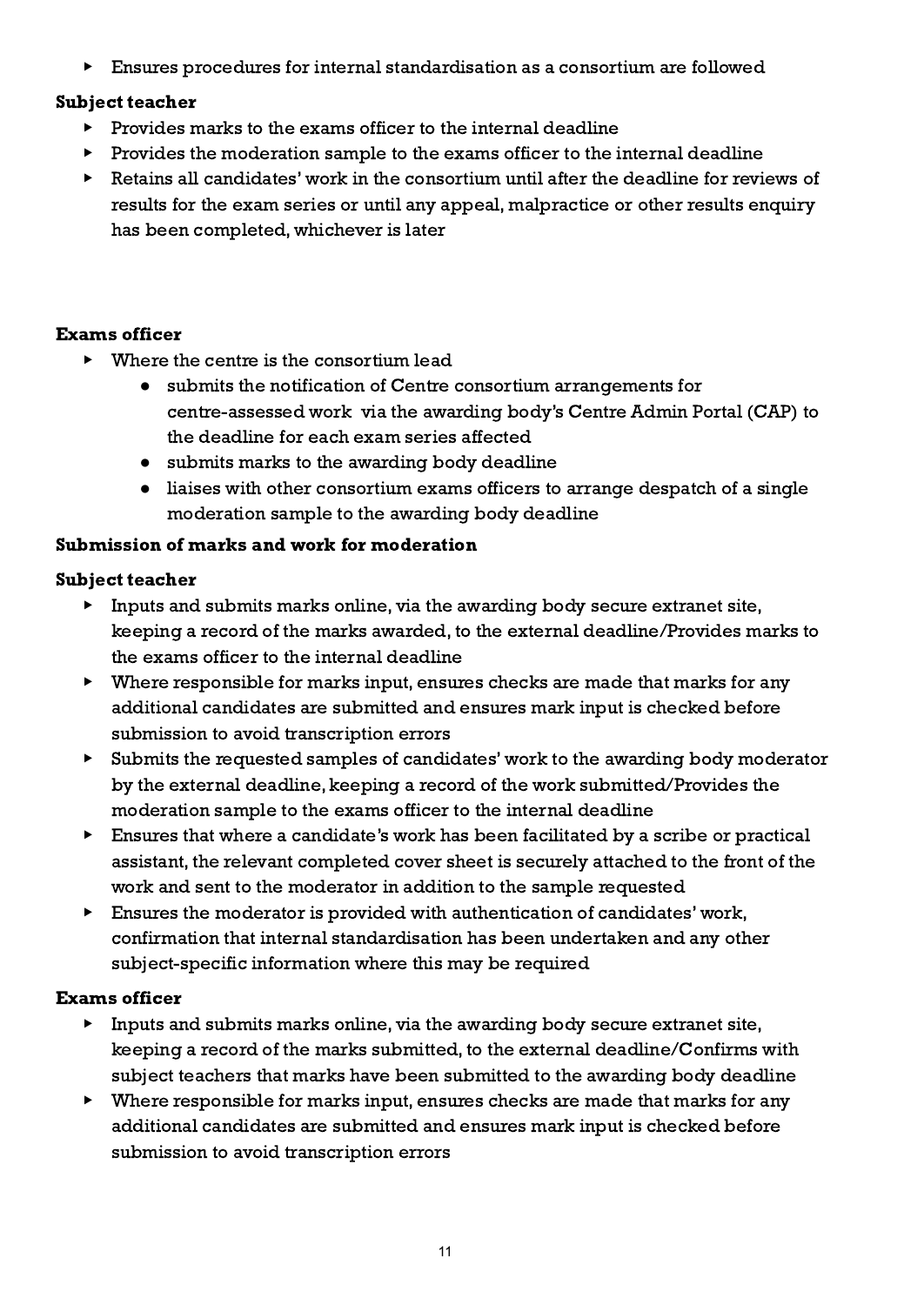- ▶ Submits the requested samples of candidates' work to the moderator by the awarding body deadline, keeping a record of the work submitted/Confirms with Subject teacher that the moderation sample has been submitted to the awarding body deadline
- ▶ Ensures that for postal moderation
	- work is dispatched in packaging provided by the awarding body
	- moderator label(s) provided by the awarding body are affixed to the packaging
	- proof of dispatch is obtained and kept on file until the successful issue of final results
- $\blacktriangleright$  Through the subject teacher, ensures the moderator is provided with authentication of candidates' work, confirmation that internal standardisation has been undertaken and any other subject-specific information where this may be required

# <span id="page-11-0"></span>Storage and retention of work after submission of marks

# Subject teacher

- ▶ Keeps a record of names and candidate numbers for candidates whose work was included in the moderation sample
- ▶ Retains all marked candidates' work (including any sample returned after moderation) under secure conditions for the required retention period
- ▶ Takes steps to protect any work stored electronically from corruption and has a back-up procedure in place
- ▶ Retains evidence of work where retention may be a problem (for example, photos of artefacts etc.)

# Exams officer

▶ Ensures any sample returned after moderation is logged and returned to the subject teacher for secure storage and required retention

# <span id="page-11-1"></span>External moderation – the process

# Subject teacher

- ▶ Ensures that awarding body or its moderator receive the correct samples of candidates' work
- ▶ Where relevant, liaises with the awarding body/moderator where the moderator visits the centre to mark the sample of work
- ▶ Complies with any request from the moderator for remaining work or further evidence of the centre's marking

# <span id="page-11-2"></span>External moderation – feedback

# Subject head/lead

- $\triangleright$  Checks the final moderated marks when issued to the centre when the results are published
- $\triangleright$  Checks moderator reports and ensures that any remedial action, if necessary, is undertaken before the next exam series

# Exams officer

▶ Accesses or signposts moderator reports to relevant staff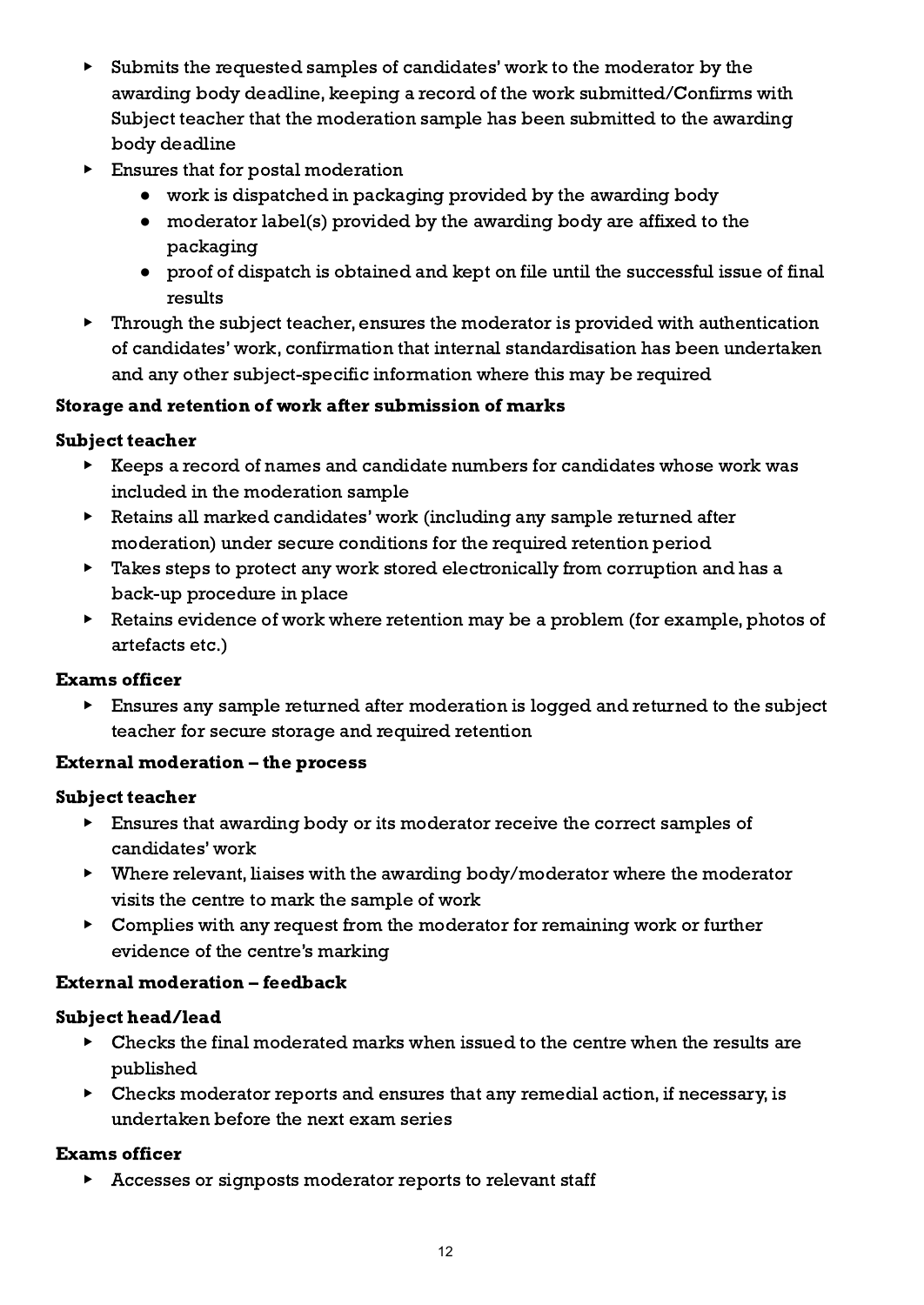▶ Takes remedial action, if necessary, where feedback may relate to centre administration

# <span id="page-12-0"></span>Access arrangements

# Subject teacher

▶ Works with the SENCo to ensure any access arrangements for eligible candidates are applied to assessments

# Special educational needs coordinator (SENCo)

- Follows the regulations and guidance in the JCQ publication Access [Arrangements](http://www.jcq.org.uk/exams-office/access-arrangements-and-special-consideration) and Reasonable [Adjustments](http://www.jcq.org.uk/exams-office/access-arrangements-and-special-consideration) in relation to non-examination assessments including Reasonable Adjustments for GCE A-level sciences – [Endorsement](https://www.jcq.org.uk/exams-office/access-arrangements-and-special-consideration/regulations-and-guidance) of practical skills
- ▶ Where arrangements do not undermine the integrity of the qualification and is the candidate's normal way of working, will ensure access arrangements are in place and awarding body approval, where required, has been obtained prior to assessments taking place
- ▶ Makes subject teachers aware of any access arrangements for eligible candidates which need to be applied to assessments
- ▶ Works with subject teachers to ensure requirements for access arrangement candidates requiring the support of a facilitator in assessments are met
- ▶ Ensures that staff acting as an access arrangement facilitator are fully trained in their role

# <span id="page-12-1"></span>Special consideration and loss of work

# Subject teacher

- ▶ Understands that a candidate may be eligible for special consideration in assessments in certain situations where a candidate is absent and/or produces a reduced quantity of work
- ▶ Liaises with the exams officer when special consideration may need to be applied for a candidate taking assessments
- ▶ Liaises with the exams officer to report loss of work to the awarding body

# Exams officer

- $\triangleright$  Refers to/directs relevant staff to the JCQ publication  $\underline{A}$  quide to the [special](http://www.jcq.org.uk/exams-office/access-arrangements-and-special-consideration) [consideration](http://www.jcq.org.uk/exams-office/access-arrangements-and-special-consideration) process
	- Where a candidate is eligible, submits an application for special consideration via the awarding body's secure extranet site to the prescribed timescale
	- Where application for special consideration via the awarding body's secure extranet site is not applicable, submits the required form to the awarding body to the prescribed timescale
	- Keeps required evidence on file to support the application
- $\triangleright$  Refers to/directs relevant staff to Form  $15 ^{\text{ICO/LCW}}$  and where applicable submits to the relevant awarding body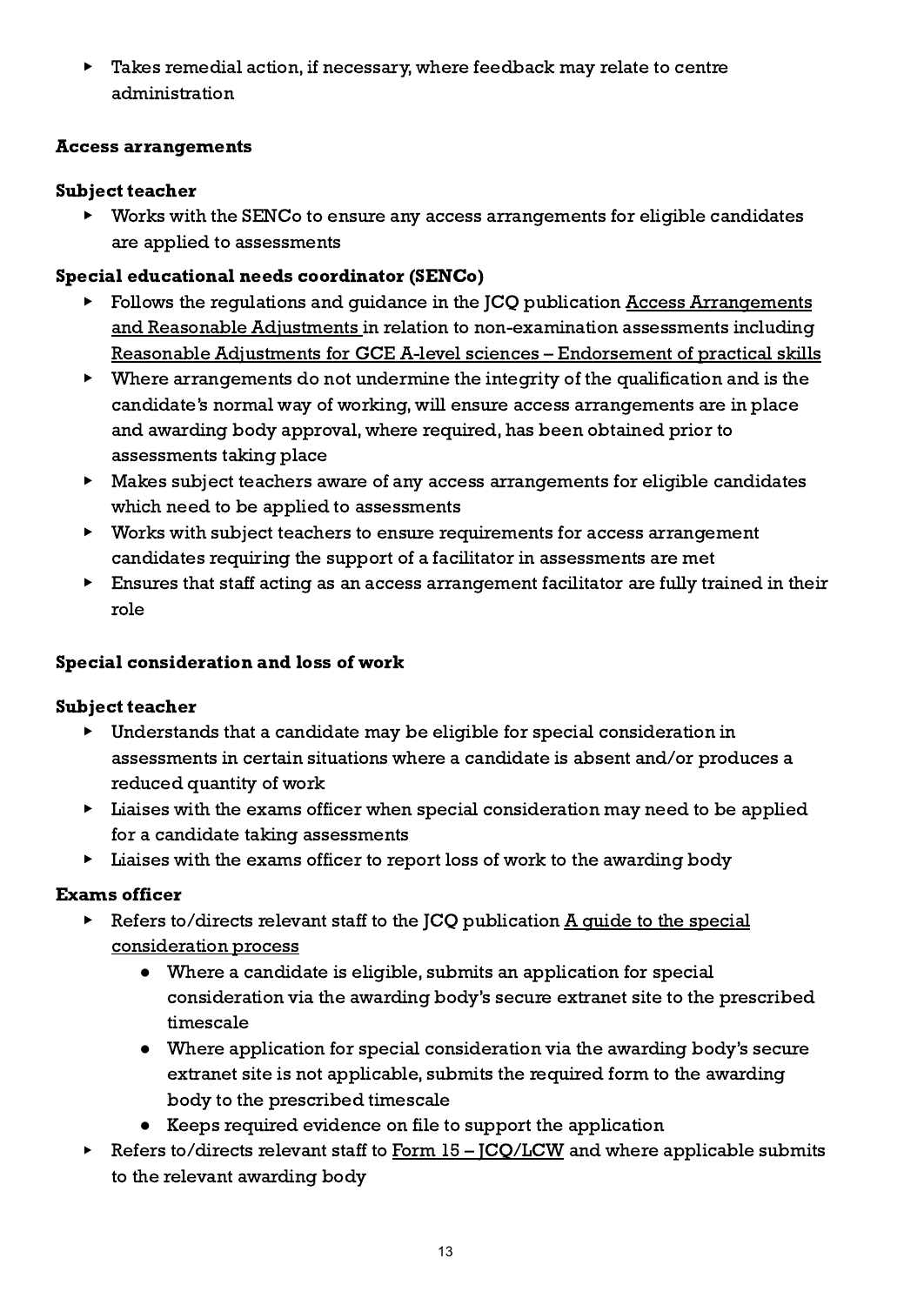# <span id="page-13-0"></span>**Malpractice**

# Head of centre

- ▶ Understands the responsibility to immediately report to the relevant awarding body any alleged, suspected or actual incidents of malpractice involving candidates, teachers, invigilators or other administrative staff
- ▶ Is familiar with the JCQ publication Suspected Malpractice in [Examinations](http://www.jcq.org.uk/exams-office/malpractice) and [Assessments:](http://www.jcq.org.uk/exams-office/malpractice) Policies and Procedures
- ▶ Ensures that those members of teaching staff involved in the direct supervision of candidates producing non-examination assessment are aware of the potential for malpractice and ensures that teaching staff are reminded that failure to report allegations of malpractice or suspected malpractice constitutes malpractice in itself

#### Subject teacher

- ▶ Is aware of the JCQ Notice to Centres Sharing NEA material and [candidates'](http://www.jcq.org.uk/exams-office/non-examination-assessments) work to mitigate against candidate and centre malpractice
- ▶ Ensures candidates understand the JCQ document [Information](http://www.jcq.org.uk/exams-office/information-for-candidates-documents) for candidates [non-examination](http://www.jcq.org.uk/exams-office/information-for-candidates-documents) assessments
- ▶ Ensures candidates understand the JCQ document [Information](http://www.jcq.org.uk/exams-office/information-for-candidates-documents) for candidates -Social [Media](http://www.jcq.org.uk/exams-office/information-for-candidates-documents)
- ▶ Escalates and reports any alleged, suspected or actual incidents of malpractice involving candidates to the head of centre

# Exams officer

- ▶ Signposts the JCQ publication Suspected Malpractice in [Examinations](http://www.jcq.org.uk/exams-office/malpractice) and [Assessments:](http://www.jcq.org.uk/exams-office/malpractice) Policies and Procedures to the head of centre
- ▶ Signposts the JCQ Notice to Centres Sharing NEA material and [candidates'](http://www.jcq.org.uk/exams-office/non-examination-assessments) work to subject heads
- ▶ Signposts candidates to the relevant JCQ information for candidates documents
- $\triangleright$  Where required, supports the head of centre in investigating and reporting incidents of alleged, suspected or actual malpractice

#### <span id="page-13-1"></span>Post-results services

#### Head of centre

- ▶ Is familiar with the JCQ publication [Post-Results](https://www.jcq.org.uk/exams-office/post-results-services) Services
- ▶ Ensures the centre's *internal appeals procedures* clearly detail the procedure to be followed by candidates (or their parents/carers) appealing against a centre decision not to support a review of results or an appeal

#### Subject head/lead

▶ Provides relevant support to subject teachers making decisions about reviews of results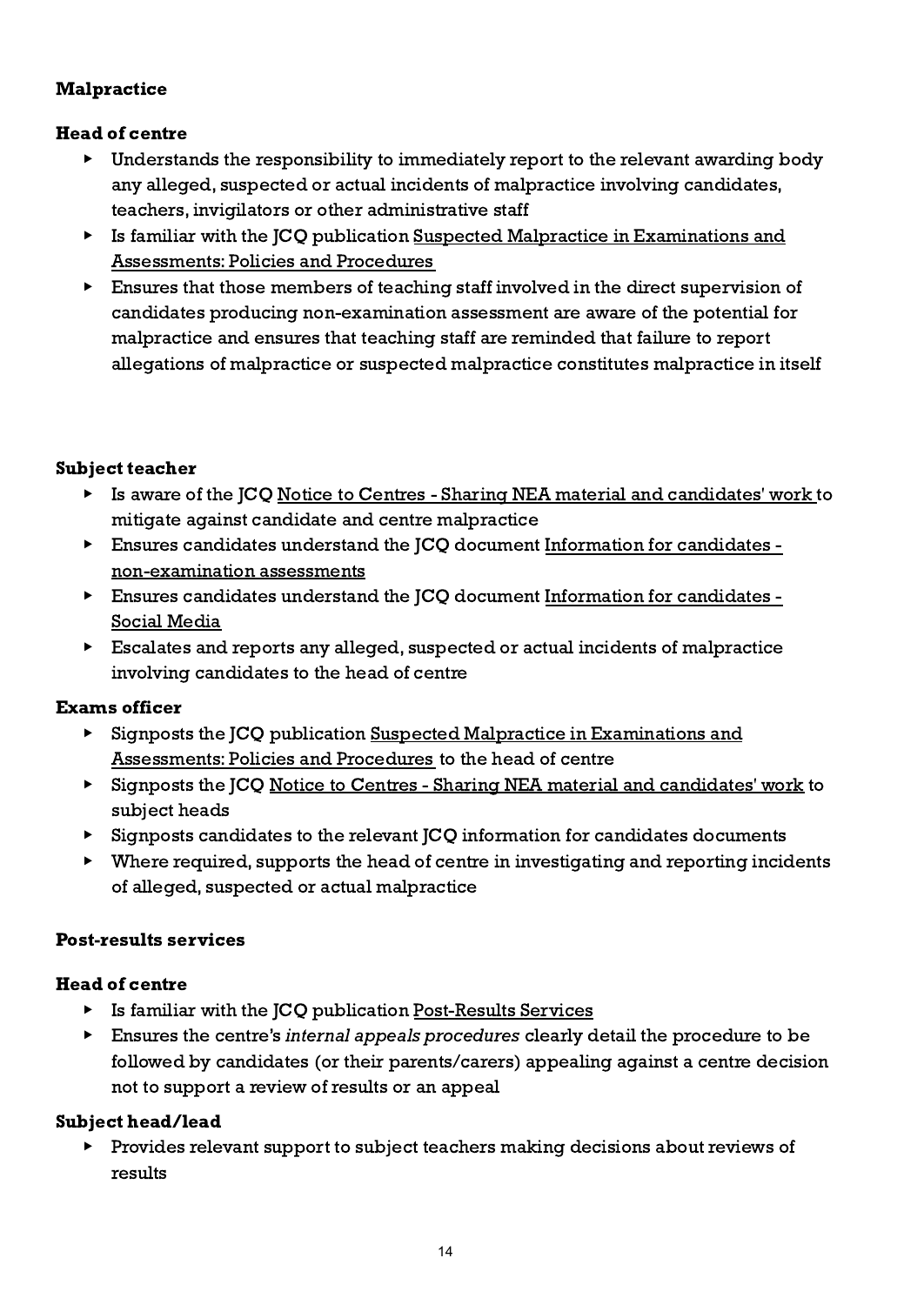#### Subject teacher

- ▶ Provides advice and guidance to candidates on their results and the post-results services available
- ▶ Provides the exams officer with the original sample or relevant sample of candidates' work that may be required for a review of moderation to the internal deadline
- ▶ Supports the exams officer in collecting candidate consent where required

#### Exams officer

- ▶ Is aware of the individual post-results services available for externally assessed and internally assessed components of non-examination assessments as detailed in the JCQ publication [Post-Results](https://www.jcq.org.uk/exams-office/post-results-services) Services (Information and guidance to centres...)
- ▶ Provides/signposts relevant centre staff and candidates to post-results services information
- $\blacktriangleright$  Ensures any requests for post-results services that are available to non-examination assessments are submitted online via the awarding body secure extranet site to deadline
- <span id="page-14-0"></span>▶ Collects candidate consent where required

# Practical Skills Endorsement for the A Level Sciences designed for use in England

# Head of centre

- ▶ Provides a signed declaration as part of the National Centre Number Register Annual Update, that all reasonable steps have been or will be taken to ensure that all candidates at the centre have had, or will have, the opportunity to undertake the prescribed practical activities
- ▶ Ensures new lead teachers undertake the required training provided by the awarding body on the implementation of the practical endorsement
- Ensures relevant centre staff liaise with all relevant parties in relation to arrangements for and conduct of the monitoring visit

#### Quality assurance (QA) lead/Lead internal verifier

▶ Ensures the appropriate arrangements are in place for implementing the requirements of the practical endorsement appropriately and applying the assessment criteria correctly

#### Subject head/lead

- Confirms understanding of the Practical Skills Endorsement for the A Level Sciences designed for use in England and ensures any relevant JCQ/awarding body instructions are followed
- ▶ Ensures where the centre intends to enter candidates for the first time for one or more of the A level subjects, the relevant awarding body will be contacted at the beginning of the course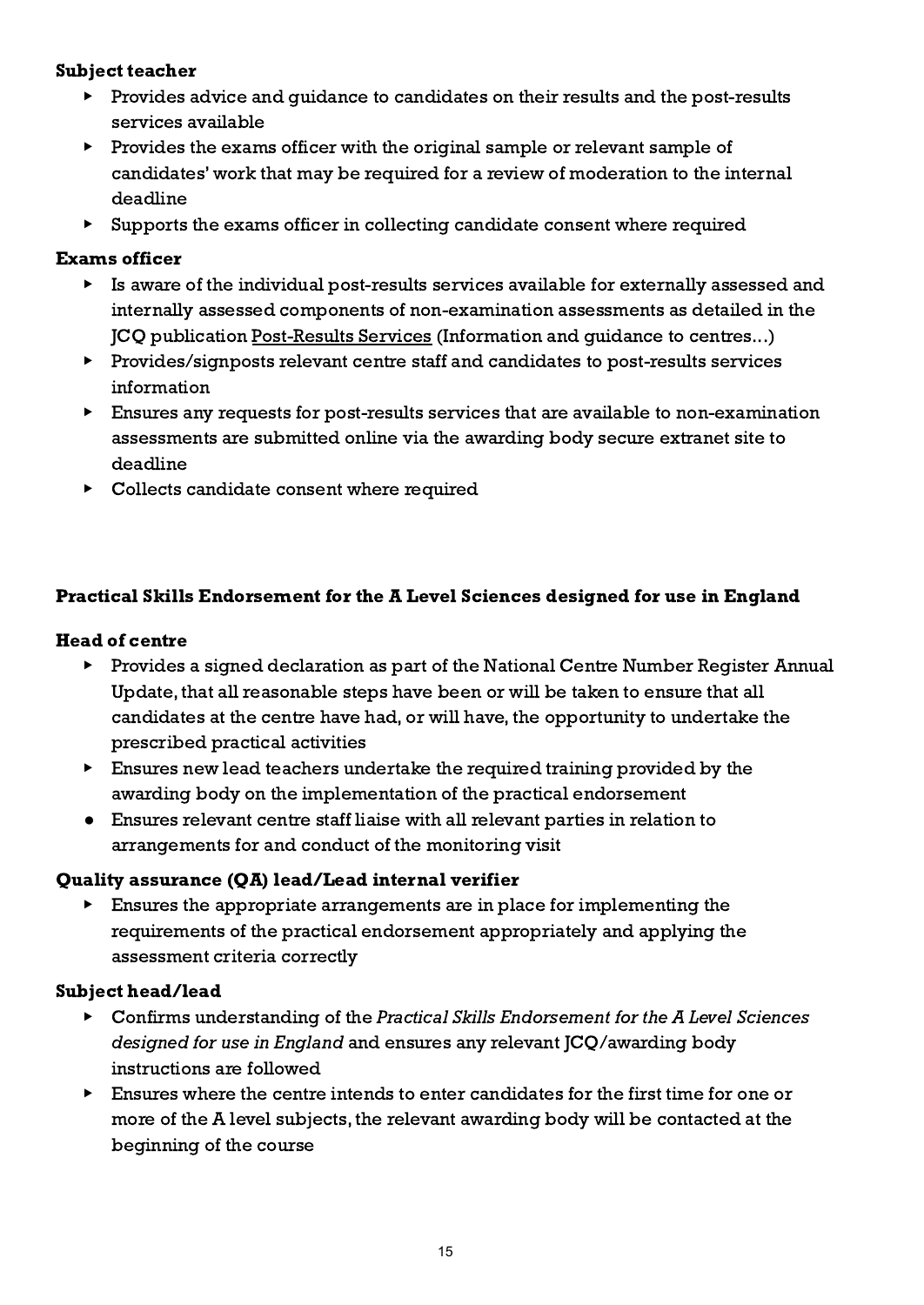- ▶ Undertakes any training provided by the awarding body on the implementation of the practical endorsement
- ▶ Disseminates information to subject teachers ensuring the standards can be applied appropriately
- ▶ Liaises with all relevant parties in relation to arrangements for and conduct of a monitoring visit

# Subject teacher

- Ensures all the JCQ/awarding body requirements/instructions in relation to the endorsement are known, understood and followed
- $\triangleright$  Ensures the required arrangements for practical activities are in place
- ▶ Provides all the required centre records
- ▶ Ensures candidates provide the required records
- ▶ Provides any required information to the subject lead regarding the monitoring visit
- ▶ Assesses candidates using Common Practical Assessment Criteria (CPAC)
- ▶ Applies for an exemption where a candidate cannot access the practical endorsement due to a substantial impairment
- $\triangleright$  Follows the awarding body's instructions for the submission of candidates Pass or Not Classified assessment outcome/provides assessment outcomes to the exams officer to the internal deadline

# Exams officer

- ▶ Accepts contact with the monitor and pass information to the subject lead for a visit to be arranged with at least two weeks' notice
- ▶ Confirms with the subject teacher that assessment outcomes have been submitted to the awarding body to the external deadline/Follows the awarding body's instructions for the submission of candidates Pass or Not Classified assessment outcome

# <span id="page-15-0"></span>Spoken Language Endorsement for GCSE English Language specifications designed for use in England

# Head of centre

▶ Provides a signed declaration as part of the National Centre Number Register Annual Update, that all reasonable steps have been or will be taken to ensure that all candidates at the centre have had, or will have, the opportunity to undertake the Spoken Language endorsement

# Quality assurance (QA) lead/Lead internal verifier

▶ Ensures the appropriate arrangements are in place for internal standardisation of assessments

# Subject head/lead

▶ Confirms understanding of the Spoken Language Endorsement for GCSE English Language specifications designed for use in England and ensures any relevant JCQ/awarding body instructions are followed